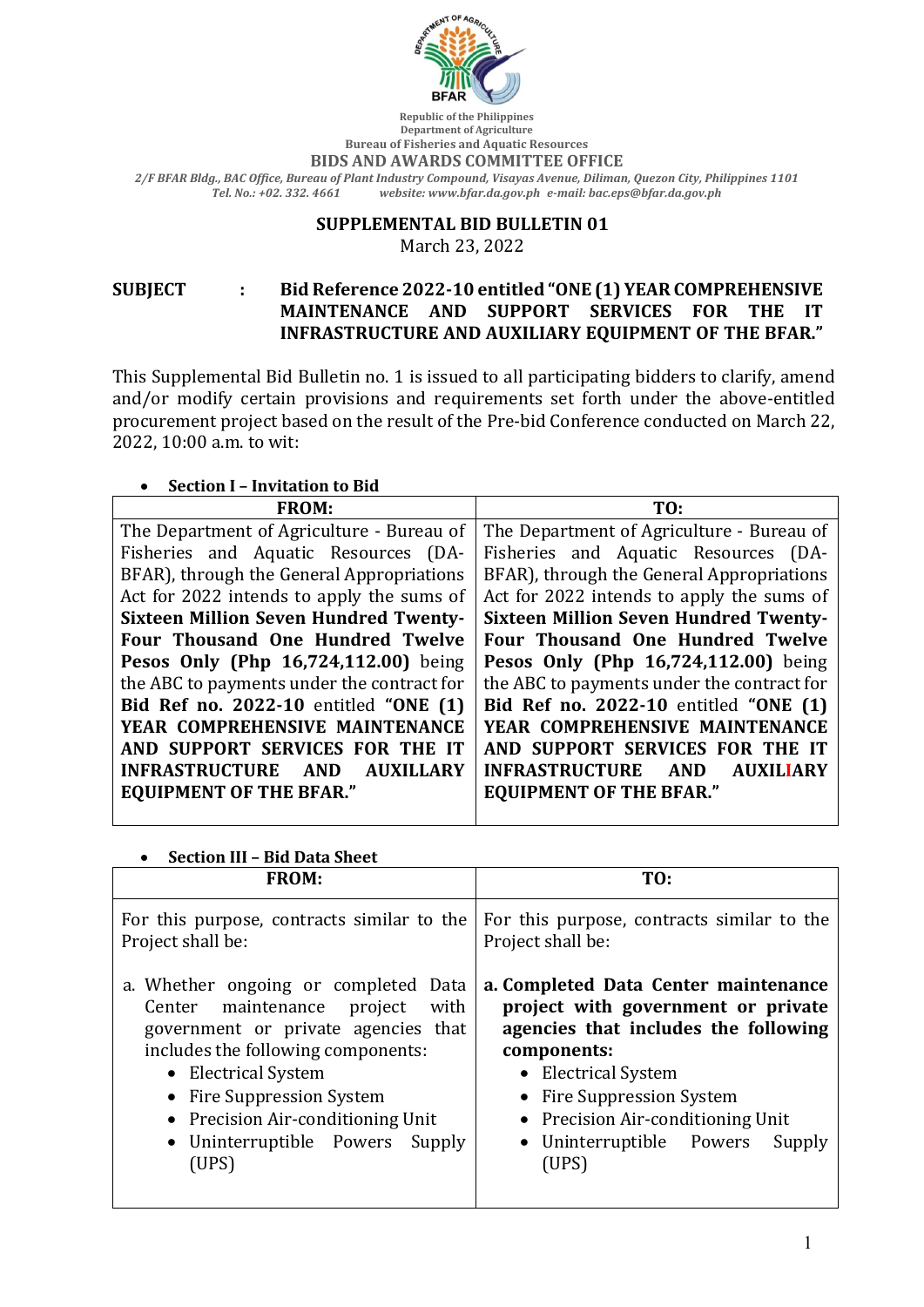| <b>Section VIII - Checklist of Requirements</b>                                                                                                                                                                                                                                                                                                                                                                                                                                                                         |                                                                                                                                                                                                                                                                                                                                                                                                                                                                                                        |
|-------------------------------------------------------------------------------------------------------------------------------------------------------------------------------------------------------------------------------------------------------------------------------------------------------------------------------------------------------------------------------------------------------------------------------------------------------------------------------------------------------------------------|--------------------------------------------------------------------------------------------------------------------------------------------------------------------------------------------------------------------------------------------------------------------------------------------------------------------------------------------------------------------------------------------------------------------------------------------------------------------------------------------------------|
| <b>FROM:</b>                                                                                                                                                                                                                                                                                                                                                                                                                                                                                                            | TO:                                                                                                                                                                                                                                                                                                                                                                                                                                                                                                    |
| <b>Checklist of Technical and Financial</b>                                                                                                                                                                                                                                                                                                                                                                                                                                                                             | <b>Checklist of Technical and Financial</b>                                                                                                                                                                                                                                                                                                                                                                                                                                                            |
| Documents                                                                                                                                                                                                                                                                                                                                                                                                                                                                                                               | Documents                                                                                                                                                                                                                                                                                                                                                                                                                                                                                              |
| TECHNICAL COMPONENT ENVELOPE<br>L.                                                                                                                                                                                                                                                                                                                                                                                                                                                                                      | TECHNICAL COMPONENT ENVELOPE<br>L.                                                                                                                                                                                                                                                                                                                                                                                                                                                                     |
| Class "A" Documents                                                                                                                                                                                                                                                                                                                                                                                                                                                                                                     | Class "A" Documents                                                                                                                                                                                                                                                                                                                                                                                                                                                                                    |
| <b>Legal Documents</b><br>(a) Valid<br>PhilGEPS<br>Registration<br>Certificate (Platinum Membership)<br>(all pages) in accordance with<br>Section 8.5.2 of the IRR;<br><b>Technical Documents</b>                                                                                                                                                                                                                                                                                                                       | <b>Legal Documents</b><br>(a) Valid<br>PhilGEPS<br>Registration<br>Certificate (Platinum Membership)<br>(all pages) in accordance with<br>Section 8.5.2 of the IRR;<br><b>Technical Documents</b>                                                                                                                                                                                                                                                                                                      |
| (f) Statement of the prospective bidder of<br>all its ongoing government and<br>including<br>private<br>contracts,<br>contracts awarded but not yet<br>started, if any, whether similar or<br>similar<br>in<br>nature<br>not<br>and<br>complexity to the contract to be bid;<br>and<br>(g)Statement of the bidder's Single<br>Largest Completed Contract (SLCC)<br>similar to the contract to be bid,<br>except under conditions provided<br>for in Sections 23.4.1.3 and 23.4.2.4<br>of the 2016 revised IRR of RA No. | (b) Statement of the prospective bidder<br>of all its ongoing government and<br>private contracts, including<br>contracts awarded but not yet<br>started, if any, whether similar or<br>not similar in nature and<br>complexity to the contract to be<br>bid; and<br>(c) Statement of the bidder's Single<br>Largest Completed Contract (SLCC)<br>similar to the contract to be bid,<br>except under conditions provided<br>for in Sections 23.4.1.3 and 23.4.2.4<br>of the 2016 revised IRR of RA No. |
| 9184, within the relevant period as<br>provided<br>the<br><b>Bidding</b><br>in<br>Documents; and<br>(h) Original copy of Bid Security. If in the                                                                                                                                                                                                                                                                                                                                                                        | 9184, within the relevant period as<br>provided in the Bidding Documents;<br><u>and</u><br>(d) Original copy of Bid Security. If in the                                                                                                                                                                                                                                                                                                                                                                |
| form of a Surety Bond, submit also<br>certification<br>issued<br>by<br>the<br>a<br>Insurance Commission;<br>$or$<br>Original copy of Notarized Bid<br>Securing Declaration; and                                                                                                                                                                                                                                                                                                                                         | form of a Surety Bond, submit also a<br>certification issued by the Insurance<br>Commission;<br>or<br>Original copy of Notarized<br>Bid<br>Securing Declaration; and                                                                                                                                                                                                                                                                                                                                   |
| (i) Conformity<br>with<br>the<br>Technical<br>Specifications, which may include<br>production/delivery<br>schedule,<br>manpower requirements, and/or<br>after-sales/parts, if applicable; and<br>(j) Original duly signed Omnibus Sworn<br>Statement (OSS);<br>and if applicable, Original Notarized<br>Secretary's Certificate in case of a<br>corporation,<br>partnership,<br>or<br>cooperative; or Original Special<br>Power of Attorney of all members                                                              | (e) Conformity with the Technical<br>Specifications, which may include:<br>• Delivery schedule<br>Authorized partner or reseller or<br>distributor certification of the<br>following equipment:<br>Montair for Precision Air<br>➤<br><b>Conditioning Units (PACU)</b><br>Eaton for Uninterruptible<br>➤<br>Power Supply<br>Kidde for Fire Suppression<br>➤<br>System                                                                                                                                   |

# 2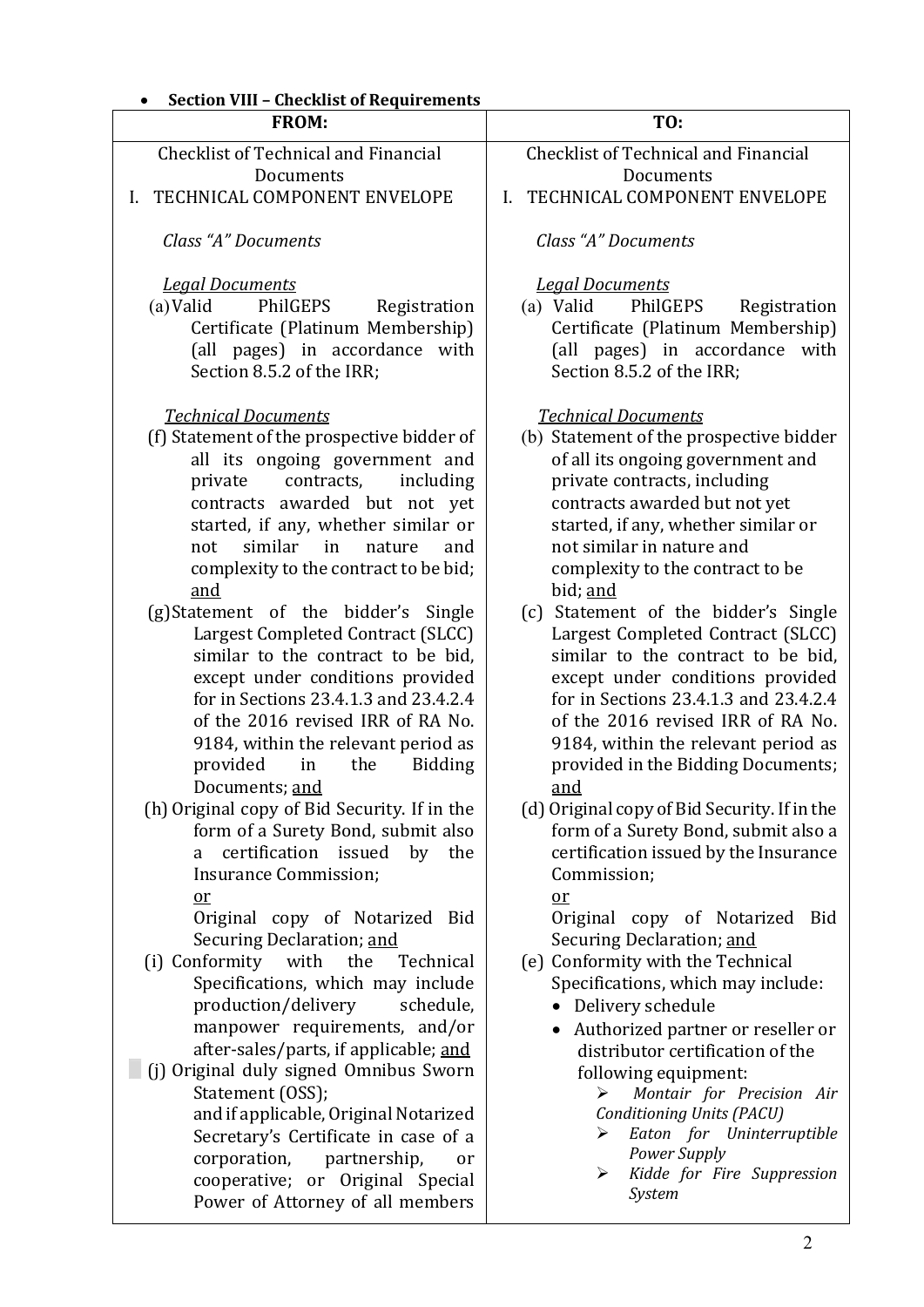| of the joint venture giving full                       | After-sales/parts certificate                                                                    |
|--------------------------------------------------------|--------------------------------------------------------------------------------------------------|
| power and authority to its officer to                  | Manpower requirements/list of                                                                    |
| sign the OSS and do acts to                            | required key personnel                                                                           |
| represent the Bidder.                                  | supported with the following:                                                                    |
| $\left( k\right)$<br>Authorized partner or reseller or | Key personnel's curriculum<br>⋗                                                                  |
| distributor certification of the                       | vitae;                                                                                           |
| following equipment:                                   | Copy of valid professional<br>➤                                                                  |
| > Montair for Precision Air                            | licenses identification card                                                                     |
| Units                                                  | (if any);                                                                                        |
| Conditioning                                           | $\blacktriangleright$<br>Copy of the Certificate of                                              |
| (PACU)                                                 | Training in Occupational                                                                         |
| $\triangleright$ Eaton for Uninterruptible             | Safety and Health by DOLE                                                                        |
| Power Supply                                           | for the Safety Engineer;                                                                         |
| $\triangleright$ Kidde<br>for<br>Fire                  | Photocopy of the Certificate<br>➤                                                                |
| <b>Suppression System</b>                              | of Data Center Professional                                                                      |
| Must be an ICT Company, operating<br>$\left( 1\right)$ | and;                                                                                             |
| in                                                     | Photocopy of the Certificate<br>➤                                                                |
| the Philippines for the past 10 years                  | of Certified Information                                                                         |
| with a valid Contractors License                       | <b>Security Manager (CISM)</b>                                                                   |
| issued                                                 |                                                                                                  |
| by PCAB in all the following                           | PCAB License in all the following                                                                |
| classifications:                                       | classifications:                                                                                 |
| $\triangleright$ Electrical Works                      | <b>Electrical Works</b><br>⋗                                                                     |
| $\triangleright$ Communication Facilities              | <b>Communication Facilities</b><br>⋗                                                             |
| $\triangleright$ Air-Conditioning<br>and               | Air-Conditioning and<br>➤<br>Refrigeration Works                                                 |
| <b>Refrigeration Works</b>                             | <b>Mechanical Works</b><br>➤                                                                     |
| > Mechanical Works                                     |                                                                                                  |
|                                                        | Copy of contracts for the specific                                                               |
| <b>Financial Documents</b>                             | experience on the data center                                                                    |
| bidder's<br>The<br>(m)<br>prospective                  | equipment and utilities for the past 2                                                           |
| computation of<br>Net<br>Financial                     | years:                                                                                           |
| Contracting Capacity (NFCC);                           | $\triangleright$ UPS (existing brand-Eaton)                                                      |
| or                                                     | $\triangleright$ PACU (existing brand- Montair)                                                  |
| A committed Line of Credit from a                      | $\triangleright$ Fire Suppression System                                                         |
| Universal or Commercial Bank in                        | (existing brand- Kidde)                                                                          |
| lieu of its NFCC computation.                          | $\triangleright$ Electrical System                                                               |
|                                                        | $\triangleright$ Temperature and Humidity Sensor<br>$\triangleright$ Water leak Detection System |
| Class "B" Documents                                    |                                                                                                  |
| (n)If applicable, a duly signed joint                  | (f) Original duly signed Omnibus Sworn                                                           |
| venture agreement (JVA) in case                        | Statement (OSS);                                                                                 |
| the joint venture is already in                        | and                                                                                              |
| existence;                                             | if applicable, Original Notarized                                                                |
| $or$                                                   | Secretary's Certificate in case of a                                                             |
| duly notarized statements from all                     | corporation,<br>partnership,<br>or                                                               |
| the potential joint venture partners                   | cooperative; or Original Special                                                                 |
| stating that they will enter into and                  | Power of Attorney of all members of                                                              |
| abide by the provisions of the JVA in                  | the joint venture giving full power                                                              |
| instance that<br>the<br>bid<br>the<br>is               | and authority to its officer to sign                                                             |
| successful.                                            | the OSS and do acts to represent the                                                             |
|                                                        | Bidder.                                                                                          |
| Other documentary requirements under                   |                                                                                                  |
| RA No. 9184 (as applicable)                            | <u>Financial Documents</u>                                                                       |
|                                                        |                                                                                                  |

*RA No. 9184 (as applicable)* (o)⬜ *[For foreign bidders claiming by*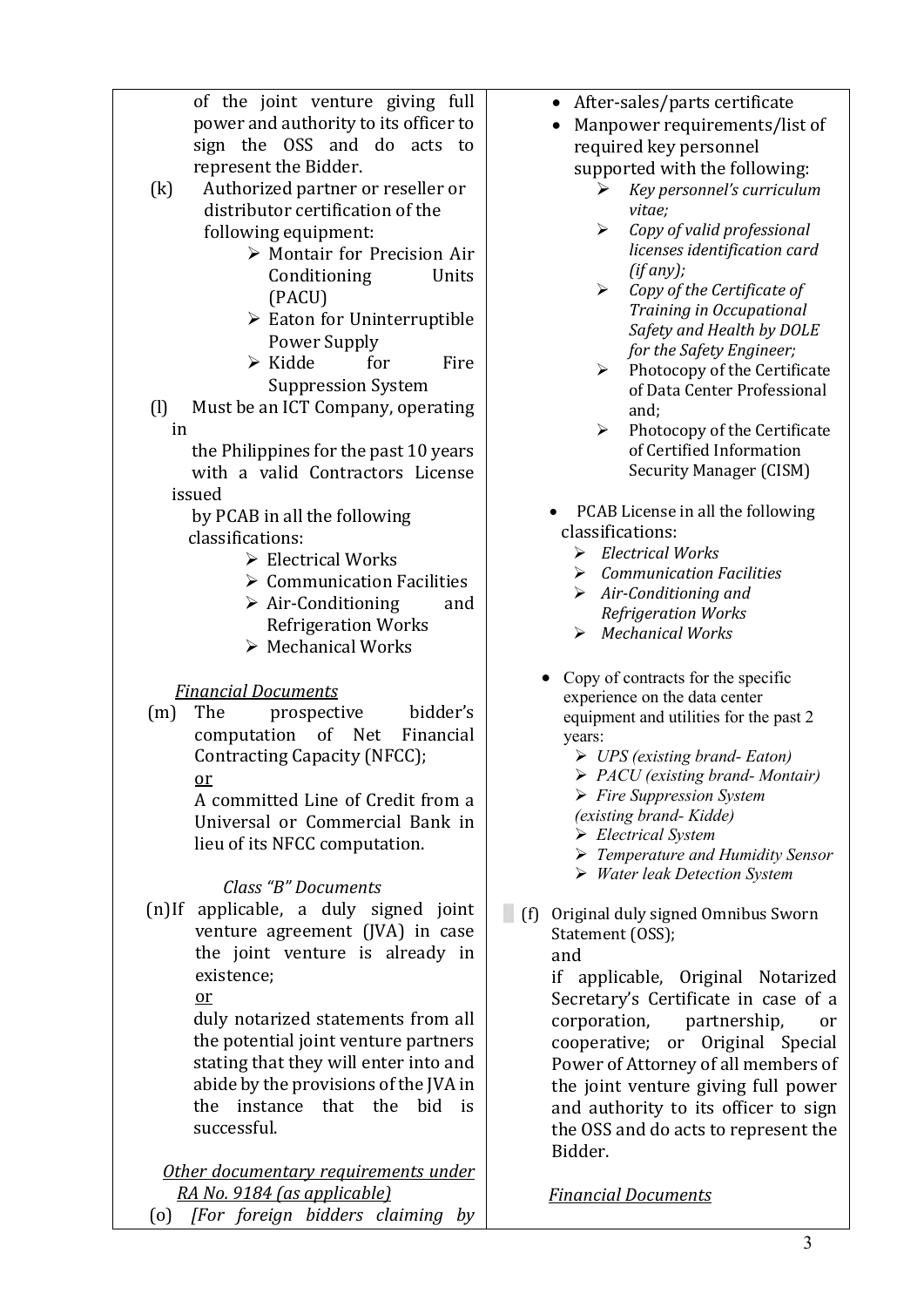| reason of their country's extension of   | The<br>bidder's<br>prospective<br>(g)     |
|------------------------------------------|-------------------------------------------|
| reciprocal<br>rights<br>to<br>Filipinos] | of<br>computation<br>Net<br>Financial     |
| Certification from<br>the relevant       | Contracting Capacity (NFCC); or           |
| government office of their country       |                                           |
| stating that Filipinos are allowed to    | A committed Line of Credit from a         |
| participate<br>in<br>government          | Universal or Commercial Bank in           |
| procurement activities for the same      | lieu of its NFCC computation.             |
| item or product.                         |                                           |
| Certification from the DTI if the<br>(p) | Class "B" Documents                       |
| Bidder claims preference as a            | If applicable, a duly signed joint<br>(h) |
| Bidder<br>Domestic<br>Domestic<br>or     | venture agreement (JVA) in case the       |
|                                          |                                           |
| Entity.                                  | joint venture is already in existence;    |
|                                          | $or$                                      |
| <b>25 FINANCIAL COMPONENT ENVELOPE</b>   | duly notarized statements from all        |
| (a) Original of duly signed and          | the potential joint venture partners      |
| accomplished Financial Bid               | stating that they will enter into and     |
| Form; and                                | abide by the provisions of the JVA in     |
| (b) Original of duly signed and          | the instance that the<br>bid is           |
| accomplished<br>Price                    | successful.                               |
| Schedule(s).                             |                                           |
|                                          | Other documentary requirements            |
|                                          | under RA No. 9184 (as applicable)         |
|                                          |                                           |
|                                          | (i) [For foreign bidders claiming by      |
|                                          | reason of their country's extension of    |
|                                          | reciprocal<br>rights<br>to<br>Filipinos]  |
|                                          | Certification from the relevant           |
|                                          | government office of their country        |
|                                          | stating that Filipinos are allowed to     |
|                                          | participate<br>in<br>government           |
|                                          | procurement activities for the same       |
|                                          | item or product.                          |
|                                          | (i) Certification from the DTI if the     |
|                                          | Bidder claims preference                  |
|                                          | as<br><sub>a</sub>                        |
|                                          | Domestic Bidder or Domestic Entity.       |
|                                          | II. FINANCIAL COMPONENT ENVELOPE          |
|                                          | (k) Original of duly signed and           |
|                                          | accomplished Financial Bid                |
|                                          | Form; and                                 |
|                                          | (I) Original of duly signed and           |
|                                          | accomplished<br>Price                     |
|                                          | Schedule(s).                              |
|                                          |                                           |
|                                          |                                           |

*\*\*\*\*nothing follows\*\*\*\**

All other portions of the Bidding Documents affected by these amendments shall be made to conform the same.